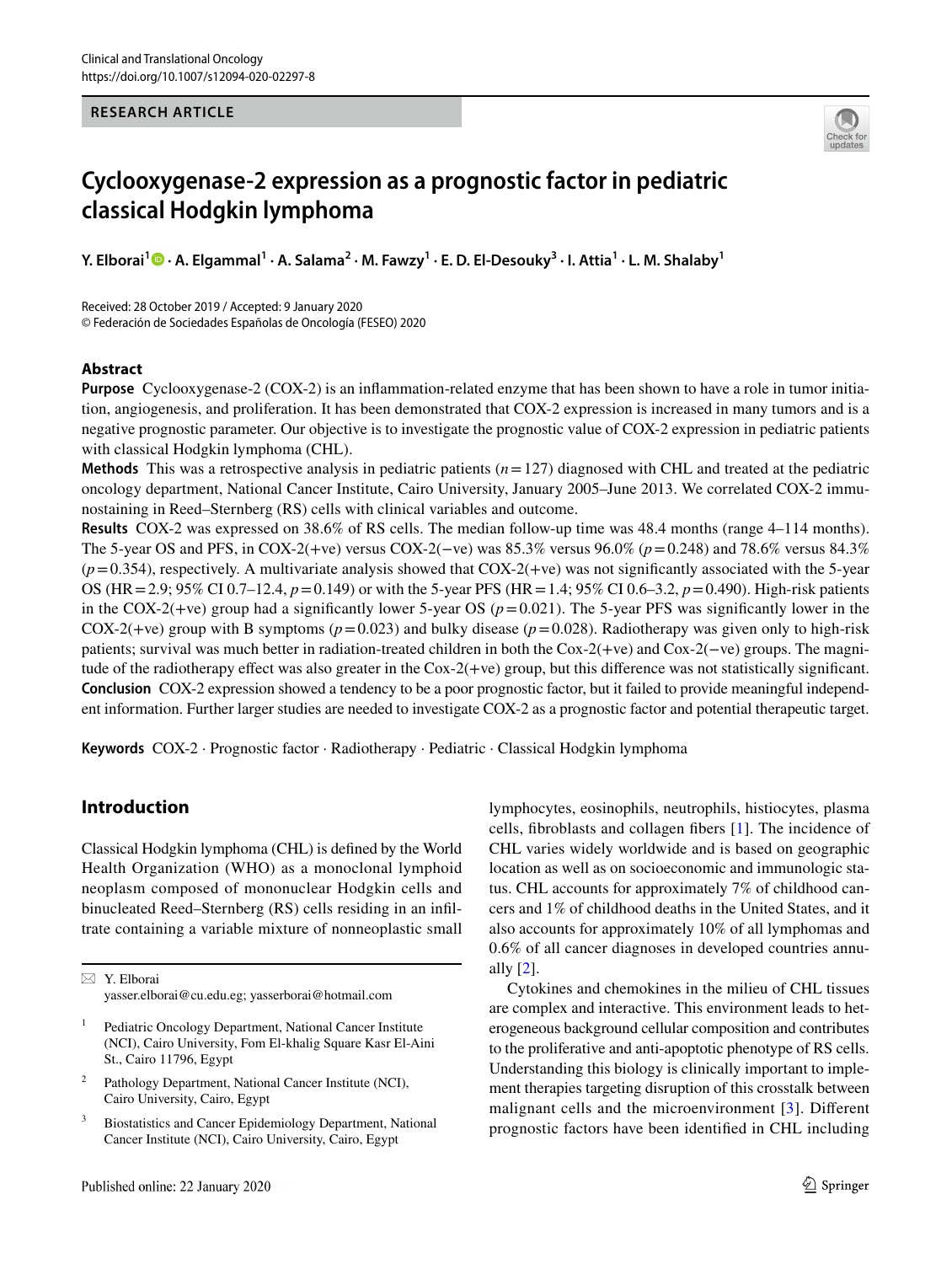stage, bulky disease, B symptoms, erythrocyte sedimentation rate (ESR), extra nodal extension, leukocyte count and male gender. Identifcation of new biological factors can allow further stratifcation of patients who may obtain a beneft from specifc treatment regimens with the aim of reducing chemotherapy's late side effects [[4](#page-7-3)].

The cyclooxygenase enzyme and its end products, prostaglandins (PG) [[5\]](#page-7-4), have been thoroughly investigated for their association with various health conditions, including infammation, thrombosis, arthritis, atherosclerosis and cancer. Nonsteroidal anti-infammatory drugs (NSAIDs) inhibit the production of prostaglandins. Some studies reported that the long-term use of NSAIDs, especially aspirin, can reduce cancer incidence, and most signifcantly, can reduce cancer mortality [[6\]](#page-7-5). Cyclooxygenases have three known isoforms: COX-1, COX-2, and COX-3. COX-1 and COX-2 usually catalyze the rate limiting step of prostaglandin synthesis. COX-2 is induced by pro-infammatory stimuli, growth factors, and tumor promoters to increase the rate of prostaglandin synthesis after tissue injury [[5\]](#page-7-4).

COX-2 overexpression has been consistently associated with malignant transformation of healthy tissue, cellular proliferation, invasiveness, and unfavorable outcome [\[7](#page-7-6)]. Cancers such as colorectal, lung [\[8](#page-7-7)], prostate [[9\]](#page-7-8), cervical [\[10](#page-7-9)], ovarian [\[11](#page-7-10)], bone [\[12](#page-7-11)], breast [[13\]](#page-7-12), gastric, pancreatic and certain head and neck squamous cell cancers were found to be associated with COX-2 overexpression [[5\]](#page-7-4). Here, we aim to analyze COX-2 expression in pediatric patients diagnosed with classical Hodgkin lymphoma to explore its association with prognostic factors and patient outcome.

## **Materials and methods**

#### **Study population**

This is a retrospective study that included 127 pediatric patients diagnosed with classical Hodgkin lymphoma who were treated at the National Cancer Institute, Cairo University. This study included patients who presented from January 2005 until June 2013, and patients were followed-up until August 2015. Clinical, radiological and laboratory data were collected from the patient's fles. Staging was based on the Ann Arbor Staging Classifcation [\[14](#page-7-13)]. Risk assessment was performed initially: stages IA and IIA without bulky disease or extra nodal extension were considered to indicate low-risk patients; stage IA or IIA with bulky disease or extra nodal extension, stage IB or IIB, and stage IIIA were considered intermediate risk, and stage IIIB and IV indicated a high risk [\[15](#page-7-14)]. Our patients had been uniformly treated with 2–8 cycles of ABVD (adriamycin, bleomycin, vinblastine, dacarbazine) with or without radiation therapy according to risk stratifcation. Response assessment and follow-up

were based on the Cheson criteria [[16\]](#page-7-15). Institutional Review Board (IRB) approval was obtained at our institute.

#### **Histopathologic assessment**

Archival paraffin blocks of all cases included in the study were obtained from the surgical pathology department at the National Cancer Institute, Cairo University. All hematoxylin & eosin (H&E) and immunohistochemically stained sections (CD15 and CD30) were reviewed to confrm the diagnosis and to classify the cases into histologic subtypes according to the WHO classifcation [\[17\]](#page-7-16).

Immunostaining for COX-2 was performed using a mouse monoclonal antibody (clone SP21) and a Cell Marque and Bench Mark XT (Ventana) autostainer. Assessment of COX-2 immunostaining was performed using an Olympus light microscope (BX 51), and the percentage of positively stained RS cells was recorded by dividing the number of those cells by the total number of RS cells in fve representative fields at 400 $\times$  magnification. The staining of histiocytes within the CHL infltrates served as an internal control. COX-2 is considered to be positive when more than 10% of HRS cells express this marker [\[18](#page-8-0)].

## **Statistical consideration**

Data were analyzed using the Statistical Package for the Social Sciences (SPSS), version 20. Numerical data were expressed as the mean and standard deviation, median and range as appropriate. Qualitative data were expressed as frequencies and percentages. The Chi-square (Fisher's exact) test was used to examine the relationship between qualitative variables as appropriate. The survival analysis was performed using the Kaplan–Meier method. Comparison between two survival curves was performed using the log rank test.  $p$  values < 0.05 were considered significant. Multivariate proportional hazards Cox regression was used to adjust for prognostic variables associated with OS and PFS. Regression was performed using R statistical environment (version 3.4.0) and the R package survival (version 2.41-3).

#### **Results**

#### **Clinicopathologic characteristics**

A total of 127 children with CHL were included in this analysis with a median age of 9 years (range 2–18 years). The percentages of males and females were 87/127 (68.5%) and 40/127 (31.5%), respectively, with a ratio of 2.1:1. B symptoms, bulky disease, and extra nodal disease were observed in 28.3%, 22%, and 22% cases, respectively. Patients were staged as stage I, II, III and IV in 18.9%, 37.8%, 26% and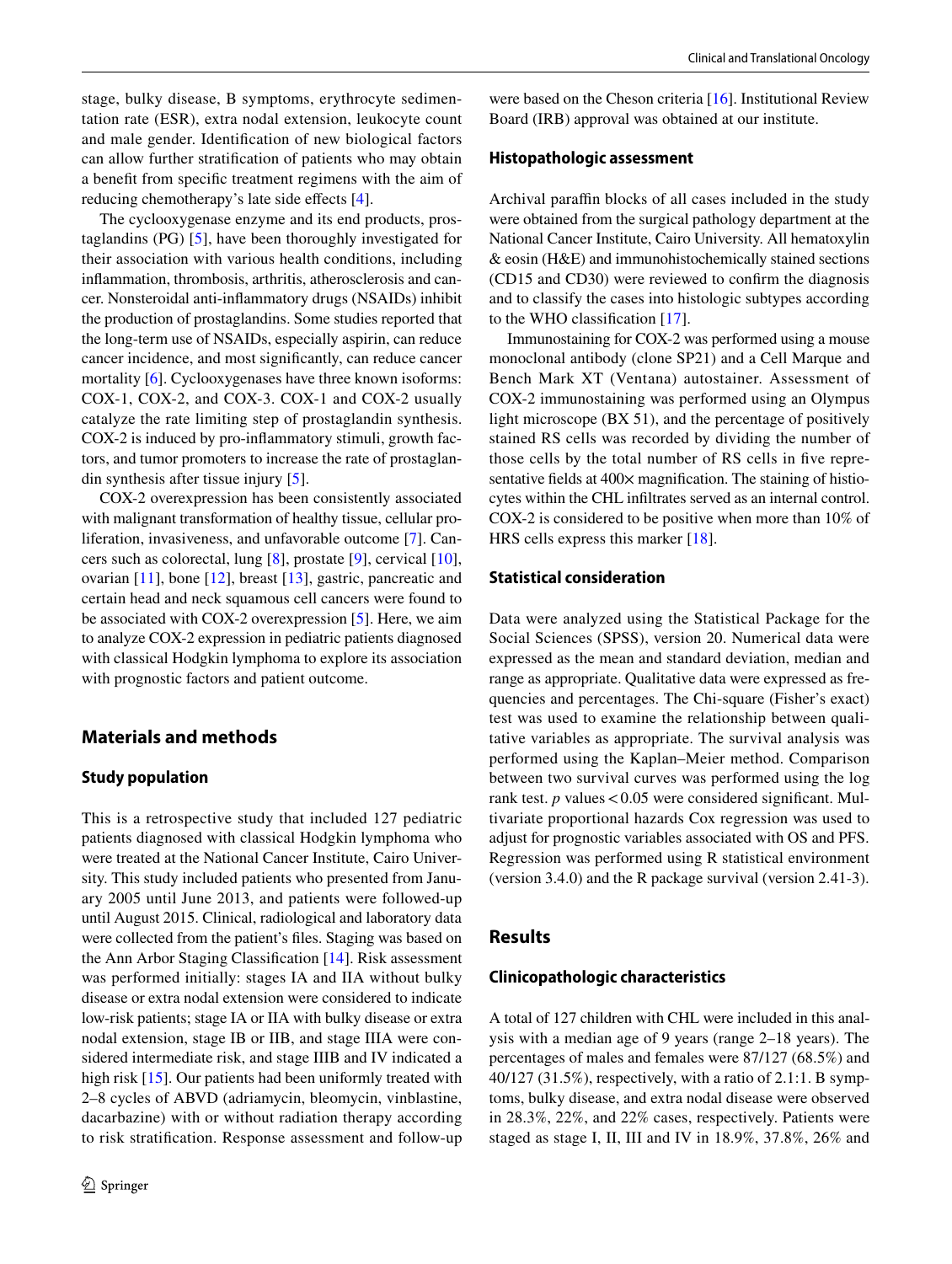

<span id="page-2-0"></span>**Fig. 1** A case of classical Hodgkin lymphoma of the mixed cellularity type with positive COX-2 expression in Reed–Sternberg cells (×400 original magnifcation)

17.3%, respectively. Moreover, 36.2%, 36.2% and 27.6% patients were classifed as low, intermediate and high risk, respectively. Of all cases, 46.4%, 44.9% and 8.7% were subtyped as mixed cellularity, nodular sclerosis and lymphocyte-rich types, respectively, and no lymphocyte-depleted cases were included in our cohort.

## **COX‑2 immunostaining**

COX-2 expression was detected either in the cytoplasm or the cell membrane of RS cells (Fig. [1\)](#page-2-0) in 49/127 (38.6%) cases. The association between COX-2 and clinicopathologic variables is shown in Table [1.](#page-2-1) Higher COX-2 expression was noted among cases characterized by age younger than 5 years (51.7%), male gender (39.1%), occurrence of B symptoms (47.2%), bulky disease (50%), extra nodal involvement (50%), nodular sclerosis subtype (45.6%), advanced stage (41.8%), and intermediate (45.7%)/high risk (42.9%), but the diference in expression was not statistically signifcant.

#### **Patient follow‑up**

Patients were followed-up for a median of 48.4 months (range 4–114 months) and had a 5-year OS rate of 91.3%. The correlation between clinicopathological variables and the 5-year OS is listed in Table [2](#page-3-0). The best estimates were achieved in patients younger than 5 years (100%), in those where extra nodal involvement was absent (96.5%), patients with stage I disease (100%), and those classifed as low (97.3%)/intermediate risk (97.8%). In contrast, the worst estimates were noted among patients older than 11 years (79.1%), those with extra nodal involvement (70.7%), patients with stage IV disease (62.9%), and those classifed as high risk (72.6%). These diferences were statistically signifcant at *p*=0.028, *p*=0.001, *p*=0.001 and *p*=0.003. Better estimates were observed for the mixed cellularity subtype, stage II/III disease, cases where B symptoms were

<span id="page-2-1"></span>**Table 1** Association between COX-2 and clinicopathological variables

|                         | $COX-2$  | $p$ value |                |      |       |
|-------------------------|----------|-----------|----------------|------|-------|
|                         | Negative |           | Positive       |      |       |
|                         | No.      | %         | No.            | %    |       |
| Age (years)             |          |           |                |      |       |
| $\leq 5$                | 14       | 48.3      | 15             | 51.7 | 0.194 |
| $5 - 11$                | 30       | 65.2      | 16             | 34.8 |       |
| >11                     | 34       | 65.4      | 18             | 34.6 |       |
| Gender                  |          |           |                |      |       |
| Male                    | 53       | 60.9      | 34             | 39.1 | 0.784 |
| Female                  | 25       | 62.5      | 15             | 37.5 |       |
| <b>B</b> symptoms       |          |           |                |      |       |
| N <sub>0</sub>          | 59       | 64.8      | 32             | 35.2 | 0.153 |
| Yes                     | 19       | 52.8      | 17             | 47.2 |       |
| <b>Bulky</b>            |          |           |                |      |       |
| N <sub>o</sub>          | 64       | 64.6      | 35             | 35.4 | 0.170 |
| Yes                     | 14       | 50.0      | 14             | 50.0 |       |
| Extra nodal involvement |          |           |                |      |       |
| No                      | 64       | 64.6      | 35             | 35.4 | 0.170 |
| Yes                     | 14       | 50.0      | 14             | 50.0 |       |
| Pathology               |          |           |                |      |       |
| Lymphocyte-rich         | 7        | 63.6      | $\overline{4}$ | 36.4 |       |
| Mixed cellularity       | 40       | 67.8      | 19             | 32.2 | 0.275 |
| Nodular sclerosis       | 31       | 54.4      | 26             | 45.6 |       |
| Stage                   |          |           |                |      |       |
| Early $(I, II)$         | 46       | 63.9      | 26             | 36.1 | 0.454 |
| Advanced (III, IV)      | 32       | 58.2      | 23             | 41.8 |       |
| Risk group              |          |           |                |      |       |
| Low                     | 33       | 71.7      | 13             | 28.3 | 0.226 |
| Intermediate            | 25       | 54.3      | 21             | 45.7 |       |
| High                    | 20       | 57.1      | 15             | 42.9 |       |

*COX-2* cyclooxygenase-2

absent and cases where bulky disease was absent. However, these diferences were not signifcant.

The 5-year PFS was 82.2%, and Table [2](#page-3-0) shows its relationship to other clinicopathological variables. The best survival was achieved in patients with absence of extra nodal involvement (85.4%), stage I disease (95.7%), nonbulky disease (86.2%) and low risk (90.6%). In contrast, the worst survival was achieved among patients with extra nodal involvement (71.4%), stage IV disease (63.6%), bulky disease (67%), and high risk (70.5%). These diferences were statistically significant at  $p=0.033$ ,  $p=0.012$ ,  $p=0.036$  and  $p=0.027$ .

The 5-years OS in COX-2-positive patients was lower than that in COX-2-negative patients (85.3% versus 96.0%). Moreover, the 5-year PFS in COX-2-positive patients was lower than that of COX-2-negative patients (78.6% versus 84.3%). However, the *p* values for OS and PFS were not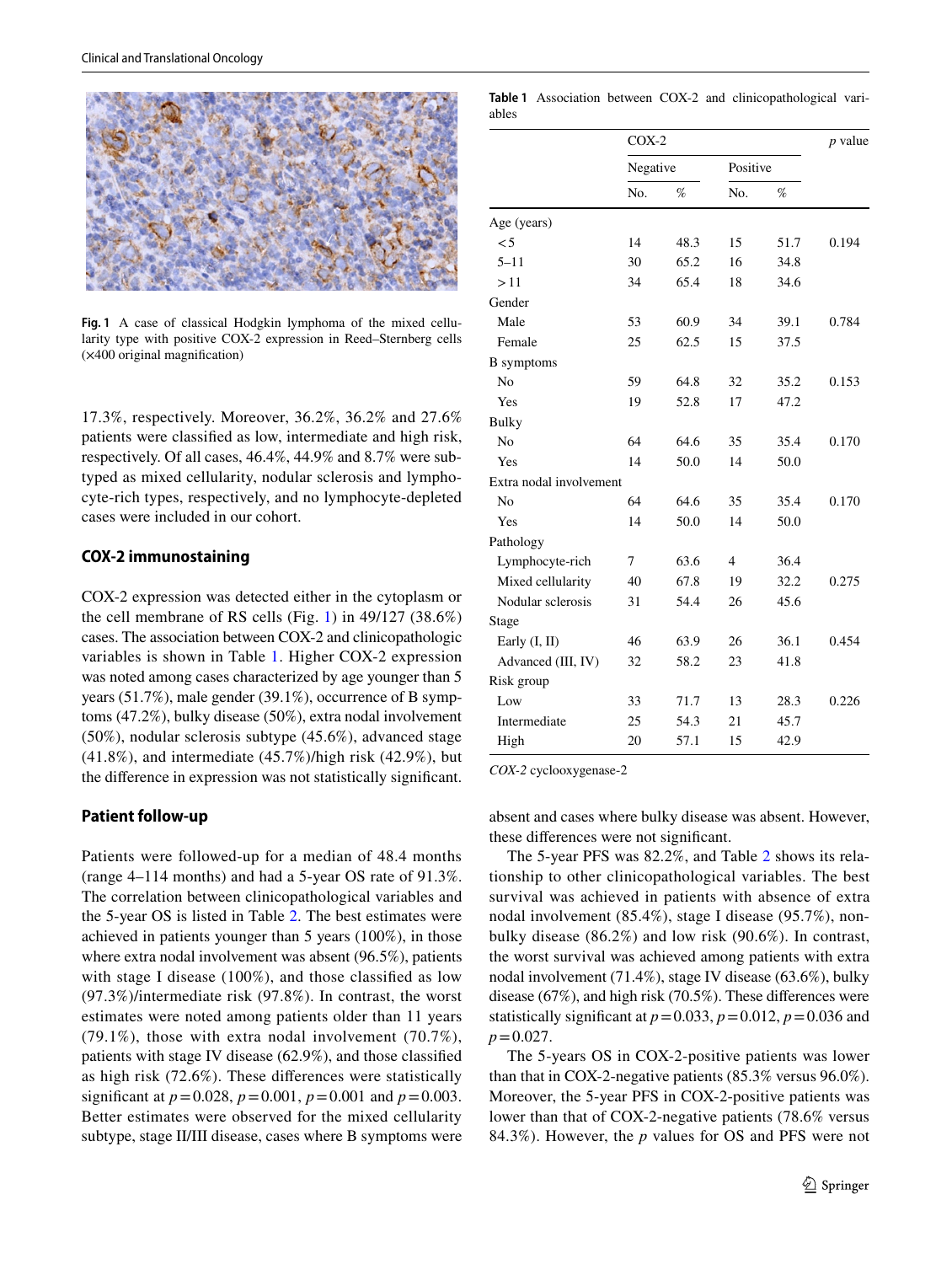Clinical and Translational Oncology

<span id="page-3-0"></span>**Table 2** Five-year OS and PFS of each clinicopathological variables in the whole group

|                                    | No.               | 5-year OS |           | 5-year PFS      |           |  |
|------------------------------------|-------------------|-----------|-----------|-----------------|-----------|--|
|                                    |                   | $(\%)$    | $p$ value | $(\%)$          | $p$ value |  |
| Age group                          |                   |           |           |                 |           |  |
| < 5                                | 29                | 100       |           | 84.9            |           |  |
| $5 - 11$                           | 46                | 97.4      | 0.028     | 88.6            | 0.159     |  |
| 11                                 | 52                | 79.1      |           | 75.5            |           |  |
| Gender                             |                   |           |           |                 |           |  |
| Male                               | 87                | 92.9      | 0.275     | 84.4            | 0.399     |  |
| Female                             | 40                | 89.9      |           | 75.8            |           |  |
| <b>B</b> symptoms                  |                   |           |           |                 |           |  |
| N <sub>o</sub>                     | 91                | 94.0      | 0.449     | 85.6            | 0.080     |  |
| Yes                                | 36                | 84.6      |           | 73.9            |           |  |
| <b>Bulky</b>                       |                   |           |           |                 |           |  |
| $\rm No$                           | 99                | 93.6      | 0.170     | 86.2            | 0.036     |  |
| Yes                                | 28                | 84.9      |           | 67              |           |  |
| Extra nodal involvement            |                   |           |           |                 |           |  |
| N <sub>0</sub>                     | 99                | 96.5      | 0.001     | 85.4            | 0.033     |  |
| Yes                                | 28                | 70.7      |           | 71.4            |           |  |
| Pathology                          |                   |           |           |                 |           |  |
| Lymphocyte-rich                    | 11                | 88.9      |           | 79.5            |           |  |
| Mixed cellularity                  | 59                | 93.2      | 0.766     | 80              | 0.845     |  |
| Nodular sclerosis                  | 57                | 89.6      |           | 85.5            |           |  |
| Stage                              |                   |           |           |                 |           |  |
| Ι                                  | 24                | 100       |           | 95.7            |           |  |
| $\mathbf{I}$                       | 48                | 95.2      | 0.001     | 83.6            | 0.012     |  |
| Ш                                  | 33                | 97.0      |           | 83.6            |           |  |
| IV                                 | 22                | 62.9      |           | 63.6            |           |  |
| Risk                               |                   |           |           |                 |           |  |
| Low                                | 46                | 97.3      |           | 90.6            |           |  |
| Intermediate                       | 46                | 97.8      | 0.003     | 82.5            | 0.027     |  |
| High                               | 35                | 72.6      |           | 70.5            |           |  |
| COX-2 stain in RS                  |                   |           |           |                 |           |  |
| Negative                           | 78                | 96        | 0.248     | 84.3            | 0.354     |  |
| Positive                           | 49                | 85.3      |           | 78.6            |           |  |
| Multivariate analysis <sup>a</sup> |                   |           |           |                 |           |  |
| Age                                | $1.5(1.2-1.9)$    |           | 0.0007    |                 |           |  |
| Risk                               |                   |           |           |                 |           |  |
| Intermediate                       | $2.2(0.2-25.1)$   |           | 0.528     | $1.7(0.5-5.9)$  | 0.433     |  |
| High                               | $9.3(1.1 - 80.6)$ |           | 0.043     | $3.8(0.9-15.3)$ | 0.062     |  |
| <b>B</b> symptoms                  |                   |           |           | $1.0(0.4-3.1)$  | 0.933     |  |
| $COX-2 + \text{stain}$ in RS       | $2.9(0.7-12.4)$   |           | 0.149     | $1.4(0.6-3.2)$  | 0.490     |  |

*OS* overall survival; *PFS* progression-free survival; *COX*-2 cyclooxygenase-2; *RS* Reed–Sternberg *HRs* hazard ratios; *CI* confidence interval

a Values in multivariable analysis are HRs (95% CI)

significant  $(p=0.248$  and 0.354 for 5-years OS and 5-year PFS, respectively) (Fig. [2a](#page-4-0), b).

The multivariate analysis in Table [2](#page-3-0) shows no signifcant association between COX-2 positivity and 5-year OS after adjusting for age and risk (HR=2.9; 95% CI 0.7–12.4,  $p=0.149$ ). Similarly, the association between the 5-year PFS and COX-2 expression was not statistically signifcant after adjusting for risk and the presence of B symptoms (HR=1.4; 95% CI 0.6–3.2, *p*=0.490). Therefore, COX-2 expression failed as an independent poor prognostic factor. However, high-risk patients, independently, showed a significant association with a worse 5-year OS ( $HR = 9.3$ ; 95%)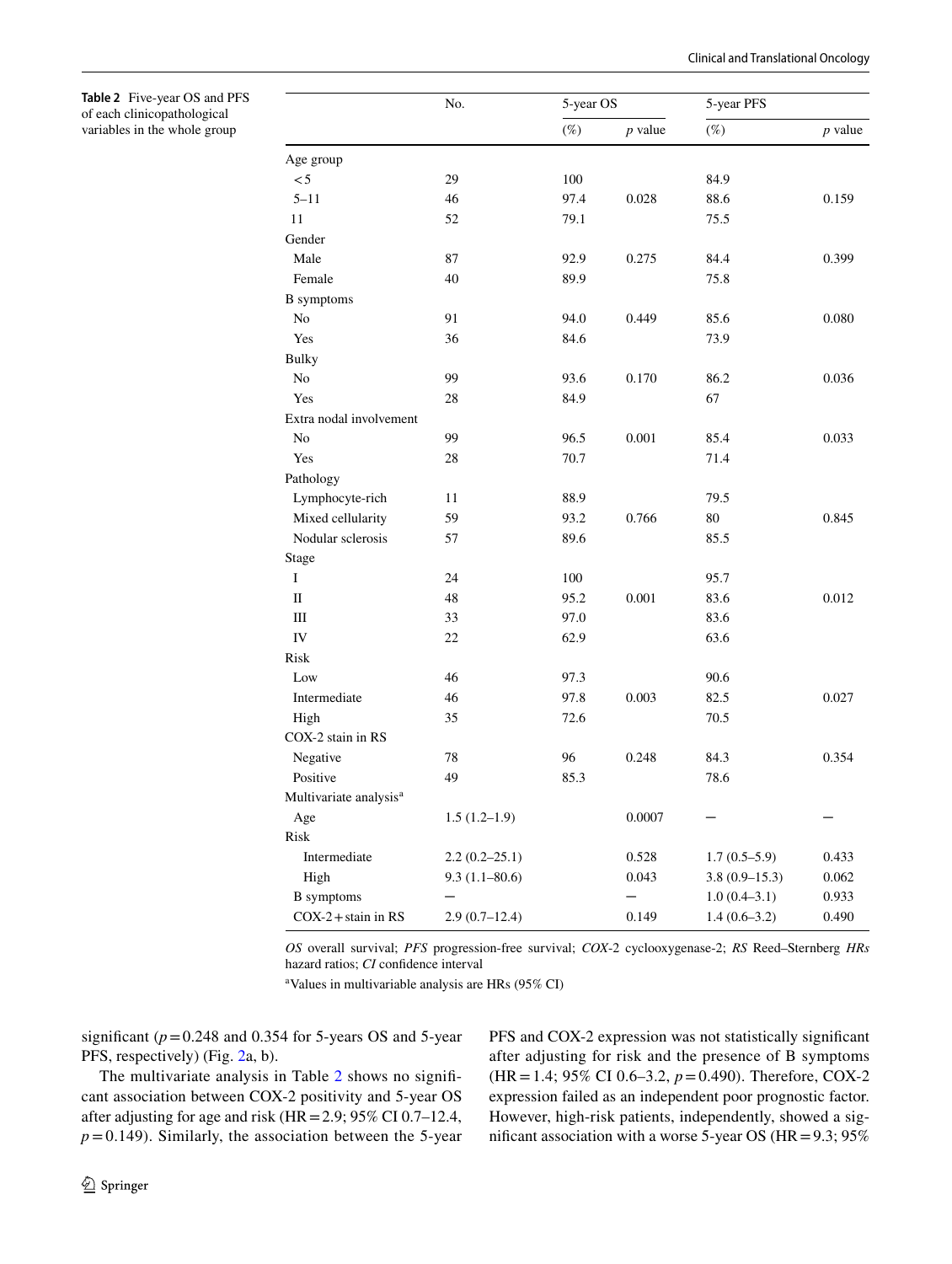

<span id="page-4-0"></span>**Fig. 2** Five-year OS (**a**) and PFS (**b**) of patients with COX-2-positive and COX-2-negative expression

CI 1.1–80.6,  $p = 0.043$ ) compared with low-risk patients. Additionally, older age as an independent factor was associated with a worse 5-year OS ( $HR = 1.5$ ; 95% CI 1.2–1.9,  $p = 0.0007$ ).

Table [3](#page-5-0) shows the 5-year OS and PFS and their relationship to COX-2 and other clinicopathological variables. Patients with COX-2 positivity exhibited a low 5-year OS if they were high risk (74.5%) and intermediate risk (69.4%) compared with patients who were low risk (95.8%); this difference was significant ( $p = 0.021$ ). The 5-year PFS was significantly low in COX-2-positive patients who presented with B symptoms versus no B symptoms and bulky versus nonbulky disease (68.3% versus 88.7%,  $p = 0.023$ ) and (66.5% versus 87.6%,  $p = 0.028$ ). Other clinicopathological variables such as age, gender, extra nodal involvement, pathology, and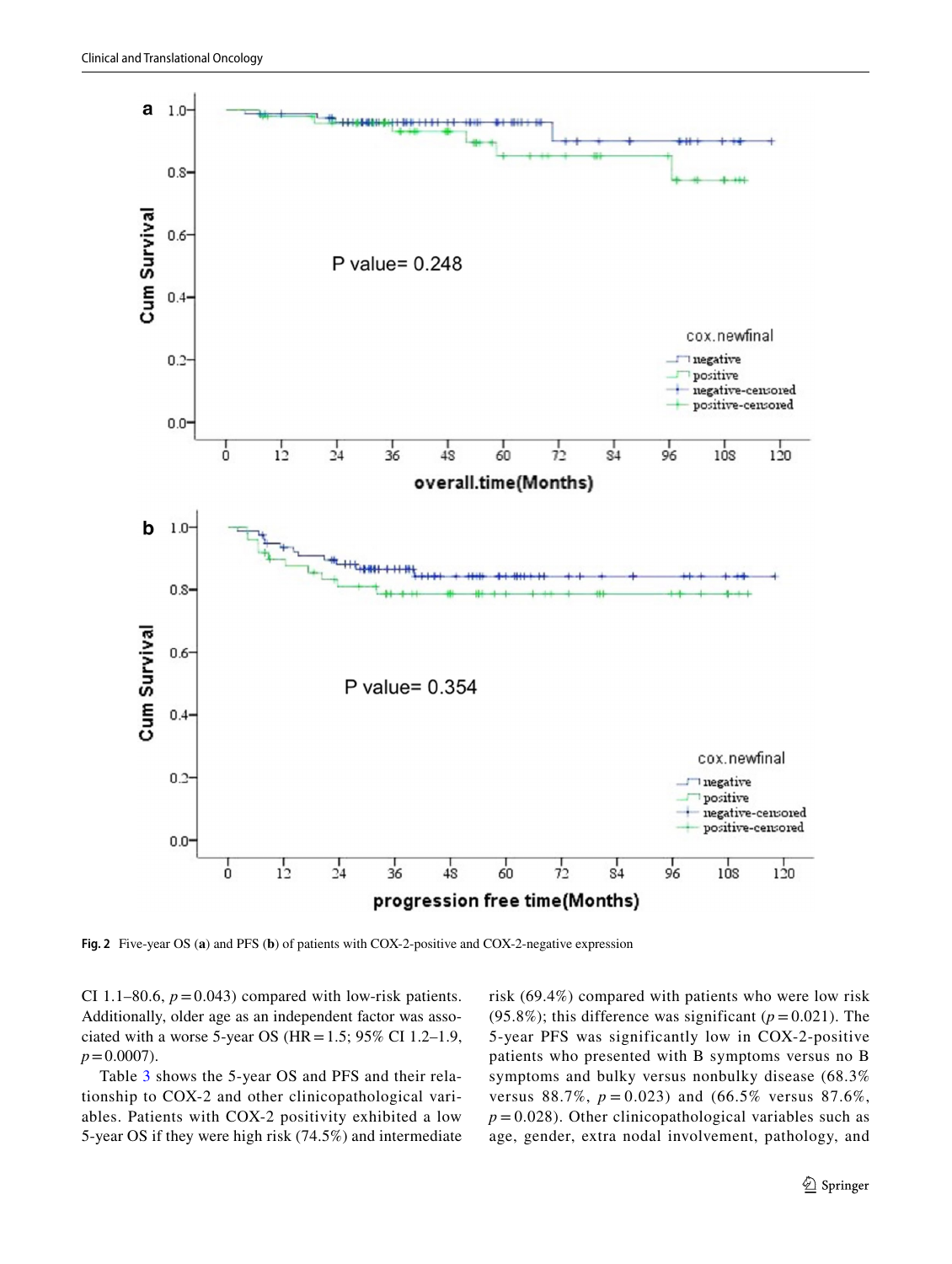<span id="page-5-0"></span>**Table 3** Five-year OS and PFS in relation to COX-2 and other clinicopathological variables

|                         |      | 5-year OS $(\%)$ |      |               |      | 5-year PFS (%) |      |               |  |
|-------------------------|------|------------------|------|---------------|------|----------------|------|---------------|--|
|                         |      | $Cox - ve$       |      | $\cos + \vee$ |      | $Cox - ve$     |      | $\cos + \vee$ |  |
|                         | Rate | $p$ value        | Rate | $p$ value     | Rate | $p$ value      | Rate | $p$ value     |  |
| Age (years)             |      |                  |      |               |      |                |      |               |  |
| $\leq 5$                | 100  |                  | 100  |               | 75.0 |                | 87.1 |               |  |
| $6 - 10$                | 100  | 0.294            | 95.2 | 0.092         | 90.0 | 0.494          | 87.8 | 0.297         |  |
| $\geq$ 11               | 91.1 |                  | 81.4 |               | 76.4 |                | 74.4 |               |  |
| Gender                  |      |                  |      |               |      |                |      |               |  |
| Male                    | 94.1 | 0.204            | 92.5 | 0.699         | 87.1 | 0.216          | 82.9 | 0.872         |  |
| Female                  | 87.8 |                  | 90.7 |               | 59.6 |                | 81.9 |               |  |
| <b>B</b> Symptoms       |      |                  |      |               |      |                |      |               |  |
| N <sub>o</sub>          | 94.3 | 0.744            | 94.2 | 0.188         | 80.3 | 0.916          | 88.7 | 0.023         |  |
| Yes                     | 83.3 |                  | 86.1 |               | 83.9 |                | 68.3 |               |  |
| <b>Bulky</b>            |      |                  |      |               |      |                |      |               |  |
| N <sub>o</sub>          | 94.2 | 0.736            | 92.7 | 0.151         | 83.9 | 0.634          | 87.6 | 0.028         |  |
| Yes                     | 75.0 |                  | 88.2 |               | 66.7 |                | 66.5 |               |  |
| Extra nodal involvement |      |                  |      |               |      |                |      |               |  |
| N <sub>o</sub>          | 100  | < 0.001          | 94.3 | 0.112         | 85.0 | 0.063          | 85.8 | 0.179         |  |
| Yes                     | 77.8 |                  | 82.6 |               | 66.7 |                | 73.7 |               |  |
| Pathology               |      |                  |      |               |      |                |      |               |  |
| Lymphocyte-Rich         | 100  |                  | 83.3 |               | 100  |                | 68.6 |               |  |
| Mixed cellularity       | 88.9 | 0.586            | 96.6 | 0.750         | 75.2 | 0.512          | 83.9 | 0.767         |  |
| Nodular sclerosis       | 93.8 |                  | 87.8 |               | 88.2 |                | 84.4 |               |  |
| Stage                   |      |                  |      |               |      |                |      |               |  |
| Early (I, II)           | 100  | 0.061            | 95.4 | 0.099         | 87.7 | 0.143          | 87.1 | 0.161         |  |
| Advanced (III, IV)      | 82.6 |                  | 84.5 |               | 75.4 |                | 75.4 |               |  |
| Risk                    |      |                  |      |               |      |                |      |               |  |
| Low                     | 100  |                  | 95.8 |               | 89.4 |                | 83.9 |               |  |
| Intermediate            | 100  | 0.116            | 69.4 | 0.021         | 85.5 | 0.101          | 85.2 | 0.116         |  |
| High                    | 68.9 |                  | 74.5 |               | 68.0 |                | 65   |               |  |
| Radiotherapy            |      |                  |      |               |      |                |      |               |  |
| N <sub>o</sub>          | 78.3 | 0.016            | 74.9 | < 0.001       | 73.3 | 0.141          | 63.1 | 0.002         |  |
| Yes                     | 100  |                  | 100  |               | 85.3 |                | 90.5 |               |  |

*COX-2* cyclooxygenase-2; *OS* overall survival; *PFS* progression-free survival

stage showed lower 5-year OS and PFS rates in COX-2-positive versus COS-2-negative patients, but the differences did not reach statistical significance.

The relationship between radiotherapy (RT) and COX-2 expression is shown in Table [3;](#page-5-0) the 5-year OS and PFS in COX-2-positive patients who received radiation therapy versus those who did not were 100% versus 74.9% (*p* < 0.001) and 90.5% versus 63.1% (*p* = 0.002), respectively. The 5-year OS and PFS of COX-2-negative patients who received radiation therapy versus those who did not were  $100\%$  versus 78.3% ( $p = 0.016$ ) and 85.3% versus  $73.3\%$  ( $p = 0.141$ ), respectively.

## **Discussion**

Classical Hodgkin lymphoma (CHL) is a malignancy that is associated with a storm of infammatory cytokines that leads to the formation of a certain microscopic environment composed of a minority of malignant cells and an abundance of infammatory cells. It was also assumed that cyclooxygenase-2, a major participant in infammation, has a relationship with disease characteristics [\[19\]](#page-8-1). Many studies investigated the role of COX-2 in CHL and its association with increased proliferation and angiogenesis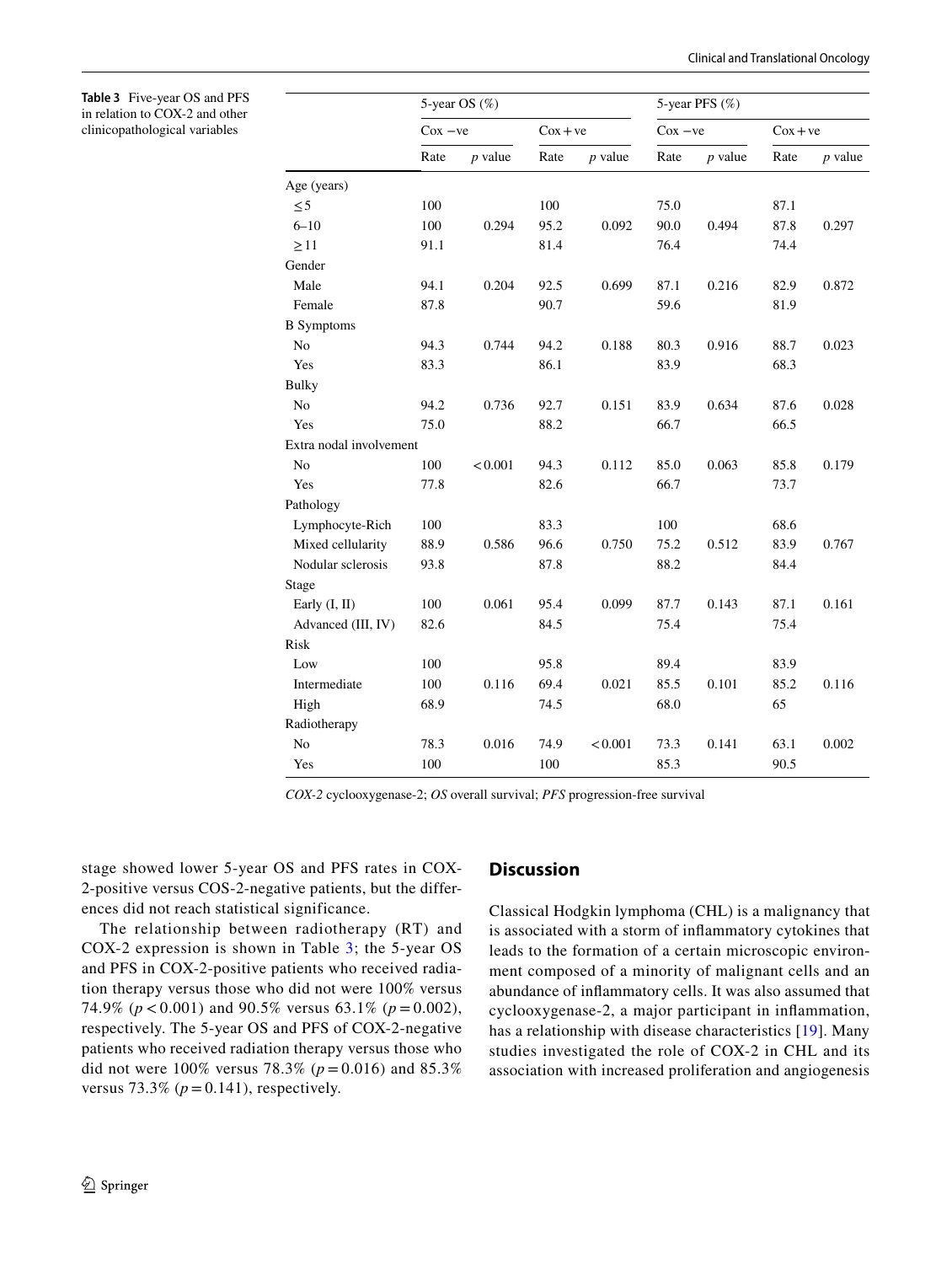through increases in the expression of angiogenic factors such as prostaglandin E2 (PGE2), which is a strong inducer of vascular endothelial growth factor (VEGF) [[19](#page-8-1), [20](#page-8-2)]. In addition, COX-2 was found to be associated with the induction of anti-apoptotic mechanisms such as upregulation of B-cell lymphoma-2 (bcl-2) and the promotion of invasion through induction of some matrix metalloproteinases [\[21,](#page-8-3) [22](#page-8-4)].

Ohsawa et al., Barisik et al., and Hazar et al. observed cytoplasmic COX-2 expression in RS cells in 7/10 (70%), 49/54 (80%), and 15/31 (48%) of CHL cases, respectively [[19,](#page-8-1) [20](#page-8-2), [23\]](#page-8-5). In our study, COX-2 expression was detected in 49/127 (38.6%) of CHL cases, which was similar to the frequency reported by Mestre et al. (89/242 or 37% of HL cases) [[21](#page-8-3)].

Although, no agreement has been established among researchers regarding the association between COX-2 expression and histopathologic subtype. However, our study revealed the highest COX-2 expression among the nodular sclerosis type (26/57 or 45.6%). This result is similar to results in other studies performed by Barisik et al. and Mestre et al. which also showed high COX-2 expression among the nodular sclerosis subtype (88.4% and 62%, respectively) [[21](#page-8-3), [22\]](#page-8-4).

Constitutional manifestations associated with CHL, including drenching night sweats, unexplained fever, and weight loss, are assumed to occur due to cytokine release from RS cells and infammatory cells in the surrounding microenvironment. In our study, patients who presented with B symptoms exhibited COX-2 positivity versus negativity in 47.2% and 52.8% ( $p = 0.153$ ), respectively. Similar results were presented by Mestre et al. as patients with B symptoms with early-stage HL exhibited COX-2 positivity and negativity in 33% and 29%, respectively  $(p=0.65)$ . Those with advanced-stage HL exhibited COX-2 positivity and negativity in 58% and 54%, respectively  $(p=0.65)$ [[21](#page-8-3)]. In our study, bulky disease showed equal expression of COX-2 positivity versus negativity (50% versus 50%), while nonbulky disease showed COX-2 positive and negative expression of 35.4% and 64.6%, respectively  $(p=0.170)$ . Similarly, Mestre et al. showed that bulky disease with positive versus negative COX-2 expression in early- and advanced-stage HL was 33% versus 28%  $(p = 0.53)$  and 26% versus 29%  $(p = 0.74)$ , respectively [[21\]](#page-8-3).

Mestre et al. showed that COX-2 was more highly expressed in advanced- versus early-stage HL (43% versus 32%) [[21\]](#page-8-3). Similarly, in our study, COX-2 was more highly expressed in advanced- versus early-stage disease (41.8% versus 36.1%;  $p = 0.454$ ). Moreover, COX-2 was more highly expressed in patients who were intermediate and high risk versus low risk (45.7% and 42.9% versus 28.3%; *p*=0.226). Although COX-2 was more highly expressed in advanced-stage HL and in high-risk patients, the P value was not statistically signifcant.

In June 2012, Mestre et al. found that COX-2 expression was associated with inferior outcome; the 5-year OS in cases of positive and negative COX-2 expression was 73% and  $91\%$  ( $p < 0.001$ ), respectively, and by multivariate analysis, COX-2 expression (HR=2.95; CI 1.53–5.7, *p*=0.001) was independently associated with a low 5-year OS [[21](#page-8-3)]. In the same study, the 5-year PFS in cases of positive and negative COX-2 expression was  $60\%$  and  $79\%$  ( $p=0.003$ ), respectively, and by multivariate analysis, COX-2 expression (HR=1.91; CI 1.17–3.14, *p*=0.010) was independently associated with a low 5-year PFS [\[21\]](#page-8-3). Our study showed similar values; the 5-year OS in cases of positive and negative COX-2 expression was  $85.3\%$  and  $96\%$  ( $p = 0.248$ ), respectively, and by multivariate analysis, COX-2 expression (HR=2.9; 95% CI 0.7–12.4, *p*=0.149) was independently associated with a low 5-year OS. In addition, the 5-year PFS in cases of positive and negative COX-2 expression was 78.6% and 84.3%  $(p=0.354)$ , respectively, and by multivariate analysis, COX-2 expression (HR = 1.4; 95% CI 0.6–3.2,  $p=0.490$ ) was independently associated with a low 5-year PFS. Although our values showed a trend toward a lower 5-year OS and PFS with positive COX-2 expression, our *p* values were nonsignifcant. Therefore, this single biomarker failed to provide meaningful independent information.

COX-2 was more highly expressed in patients  $<$  5-year of age than those aged  $5-11$  and  $>11$  years:  $15/29$  (52%),  $16/46$ (35%) and 18/52 (35%), respectively (Table [1](#page-2-1)). However, the multivariate analysis in Table [2](#page-3-0) showed that older age, as an independent factor, was associated with a worse 5-year OS (HR=1.5; 95% CI 1.2–1.9, *p*=0.0007). No signifcant association was observed between positive COX-2 expression and 5-year OS after adjusting for age and risk  $(HR=2.9;$ 95% CI 0.7–12.4, *p*=0.149).

Mestre et al. also published an article in May 2015 about the effect of radiotherapy (RT) on COX-2-positive patients with early Hodgkin lymphoma [\[24](#page-8-6)]. Patients with COX-2 expression who received RT versus no RT had a signifcantly better 5-year PFS (80% versus 54%,  $p = 0.008$ ), while patients with negative COX-2 expression who received RT versus no RT had a nonsignifcant better 5-year PFS (90% versus 79%,  $p = 0.13$ ). They demonstrated that RT overcomes the negative prognostic efect associated with COX-2 expression and acts in a chemotherapy-independent manner. In our study, radiotherapy was given only to high-risk patients. Survival is much better in radiation-treated children in both the Cox-2-positive and Cox-2-negative groups (5-year OS is 100% and 100%; 5-year PFS is 90.5% and 85.3%;  $p = 0.695$ ). The magnitude of the effect of radiotherapy is larger in the Cox-2-positive group, but this value is not signifcant enough to demonstrate the interaction between Cox-2 expression status and radiation therapy.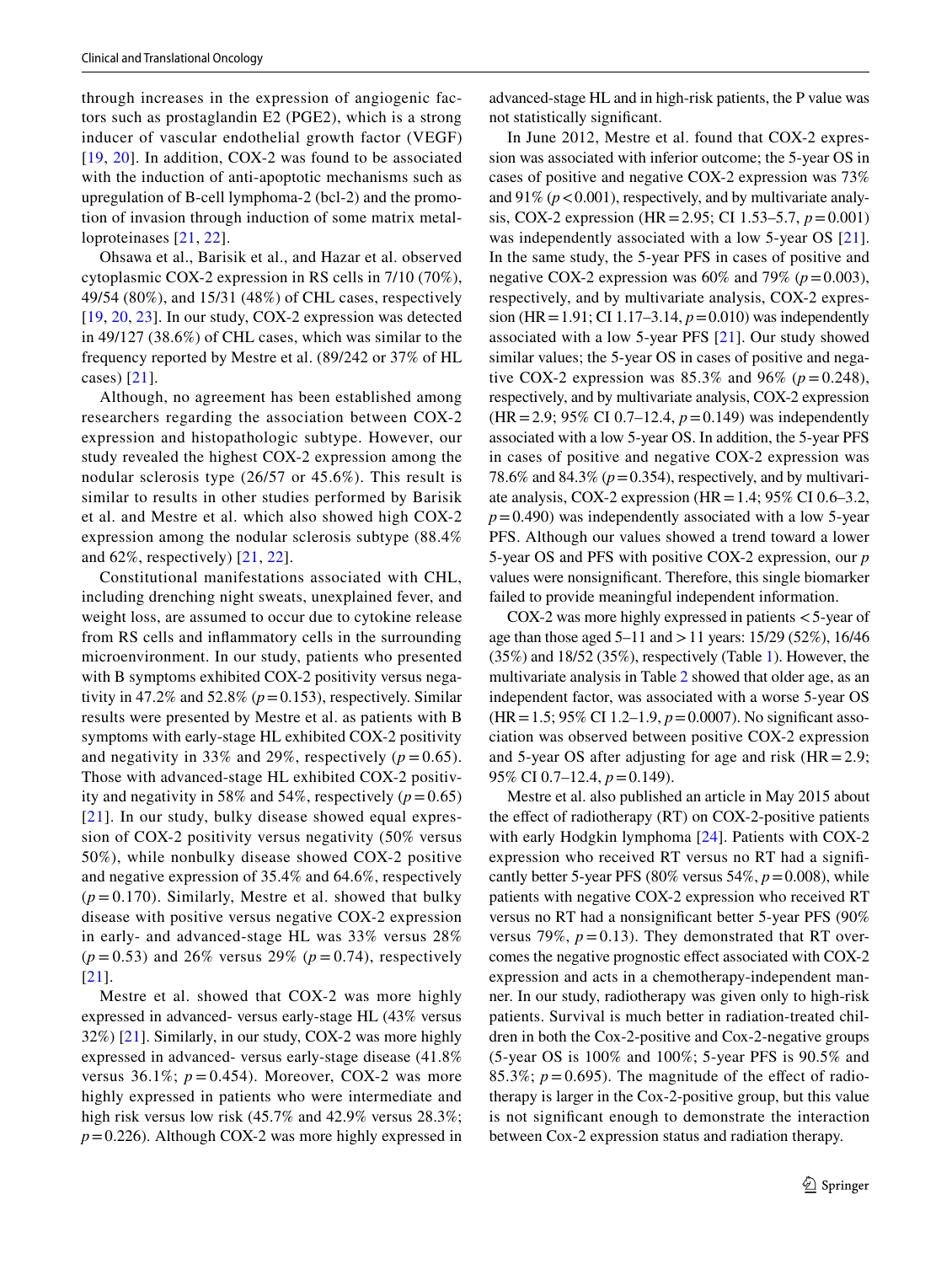Many studies were performed to explore the role of COX-2 in hematolymphoid malignancies. Ladetto et al. reported COX-2 expression as a poor prognostic factor in multiple myeloma and suggested an interaction between COX-2 and IL-6, which is a major biomarker involved in the pathogenesis of multiple myeloma [[25\]](#page-8-7). Actually, both COX-2 and IL-6 upregulate each other in a biologic loop. Interestingly, IL-6 is reported to be an unfavorable prognostic marker of CHL [[26](#page-8-8)]. This may explain the negative prognostic impact of COX-2 on CHL.

Given the importance of the probability that COX-2 is a prognostic biomarker and that it may play an important pathogenic role in CHL  $[21]$  $[21]$  $[21]$ , it could be used as a therapeutic target, since it was already used in solid tumors with promising efficacy  $[27]$  $[27]$ . It was also found that COX-2 inhibitors have been entered in some trials as a prophylaxis for the development of this disease. This was performed in adults by Chang et al. when they demonstrated that long-term aspirin use (and no other non-steroidal antiinfammatory drugs) can protect against the development of CHL [[16](#page-7-15)].

## **Conclusion**

Assessment of COX-2 expression as a prognostic factor is a potential area of research in many cancer patients with either solid or hematologic malignancies. Many studies were performed in adult patients, but few have been performed in pediatric patients. In our study, COX-2 expression showed a tendency to be a poor prognostic factor, but the data did not reach statistical signifcance. By multivariate analysis, COX-2 expression failed to be an independent poor prognostic factor. The 5-year OS and PFS were lower, signifcantly in some variants and nonsignifcantly in other variants, in patients with COX-2 positivity than patients with negative expression. Radiotherapy effects in COX-2-positive CHL pediatric patients did not provide evidence that RT can ameliorate the efect of COX-2 expression. Given the difficulty in drawing conclusions for the evaluation of the meaning of COX-2 expression in pediatric patients with classical Hodgkin's disease, more studies are needed to determine the real value of this infammatory enzyme. These studies may initiate a new era of potential therapeutic targets to inhibit the overexpression of this marker in RS cells to improve outcomes.

**Funding** This research did not receive any specifc grant from funding agencies in the public, commercial, or not-for-proft sectors.

## **Compliance with ethical standards**

**Conflict of interest** The authors declare that there is no confict of interest.

**Ethical standards** The IRB approved Dr. Ahmed Hussein Al Gammal to conduct this study at the National Cancer Institute - Cairo University.

**Informed consent** None.

## **References**

- <span id="page-7-0"></span>1. Swerdlow SH, Campo E, Harris NL, et al. Hodgkin lymphoma In: World Health Organization, editor. Classifcation of tumors of haematopoietic and lymphoid tissues. 4th ed. Lyon: IARC Press; 2008. p. 321-322
- <span id="page-7-1"></span>2. Jemal A, Siegel R, Ward E, et al. Cancer statistics. CA Cancer J Clin. 2009;59(4):225–49.
- <span id="page-7-2"></span>3. Steidl C, Connors JM, Gascoyne RD. Molecular pathogenesis of Hodgkin's lymphoma: increasing evidence of the importance of the microenvironment. J Clin Oncol. 2011;29(14):1812–26.
- <span id="page-7-3"></span>4. Barros M, Morais A, Morais V, et al. Prognostic factors in pediatric classic Hodgkin lymphoma: concept, questions and perspectives. J Pediatr Sci. 2010;2(3):e25.
- <span id="page-7-4"></span>5. Allaj V, Guo C, Nie D. Non-steroid anti-infammatory drugs, prostaglandins, and cancer. Cell Biosci. 2013;3(1):8.
- <span id="page-7-5"></span>6. Divvela A, Challa S, Tagaram I. Pathogenic role of cyclooxygenase-2 in cancer. J Health Sci. 2010;56(5):502–16.
- <span id="page-7-6"></span>7. Kumar N, Drabu S, Mondal S. NSAID's and selectively COX-2 inhibitors as potential chemoprotective agents against cancer. Arab J Chem. 2013;6(1):1–23.
- <span id="page-7-7"></span>8. Sung S, Park Y, Jo JR, et al. Overexpression of cyclooxygenase-2 in NCI-H292 human alveolar epithelial carcinoma cells: roles of p38 MAPK, ERK-1/2, and PI3K/PKB signaling proteins. J Cell Biochem. 2011;112(10):3015–24.
- <span id="page-7-8"></span>9. Kim BH, Kim CI, Chang HS, et al. Cyclooxygenase-2 overexpression in chronic infammation associated with benign prostatic hyperplasia: is it related to apoptosis and angiogenesis of prostate cancer? Korean J Urol. 2011;52(4):253–9.
- <span id="page-7-9"></span>10. Kulkarni S, Rader JS, Zhang F, et al. Cyclooxygenase-2 is overexpressed in human cervical cancer. Clin Cancer Res. 2001;7(2):429–34.
- <span id="page-7-10"></span>11. Wang M, He Y, Shi L, et al. Multivariate analysis by cox proportional hazard model on prognosis of patient with epithelial ovarian cancer. Eur J Gynaecol Oncol. 2011;32(2):171–7.
- <span id="page-7-11"></span>12. Han JA, Kim JY, Kim JI. Analysis of gene expression in cyclooxygenase-2-overexpressed human osteosarcoma cell lines. Genomics Inform. 2014;12(4):247–53.
- <span id="page-7-12"></span>13. Hoellen F, Kelling K, Dittmer C, et al. Impact of cyclooxygenase-2 in breast cancer. Anticancer Res. 2011;31(12):4359–67.
- <span id="page-7-13"></span>14. Lister TA, Crowther D, Sutclife SB, et al. Report of a committee convened to discuss the evaluation and staging of patients with Hodgkin's disease: cotswolds meeting. J Clin Oncol. 1989;7(11):1630–6.
- <span id="page-7-14"></span>15. Hasenclever D, Diehl V. A prognostic score for advanced Hodgkin's disease: international prognostic factors project on advanced Hodgkin's disease. N Engl J Med. 1998;339(21):1506–14.
- <span id="page-7-15"></span>16. Cheson BD, Horning SJ, Coiffier B, et al. Report of an international workshop to standardize response criteria for non-Hodgkin's lymphomas NCI Sponsored International Working Group. J Clin Oncol. 1999;17(4):1244.
- <span id="page-7-16"></span>17. Brown NA, Elenitoba-Johnson KS. Update from the 4th edition of the World Health Organization classifcation of head and